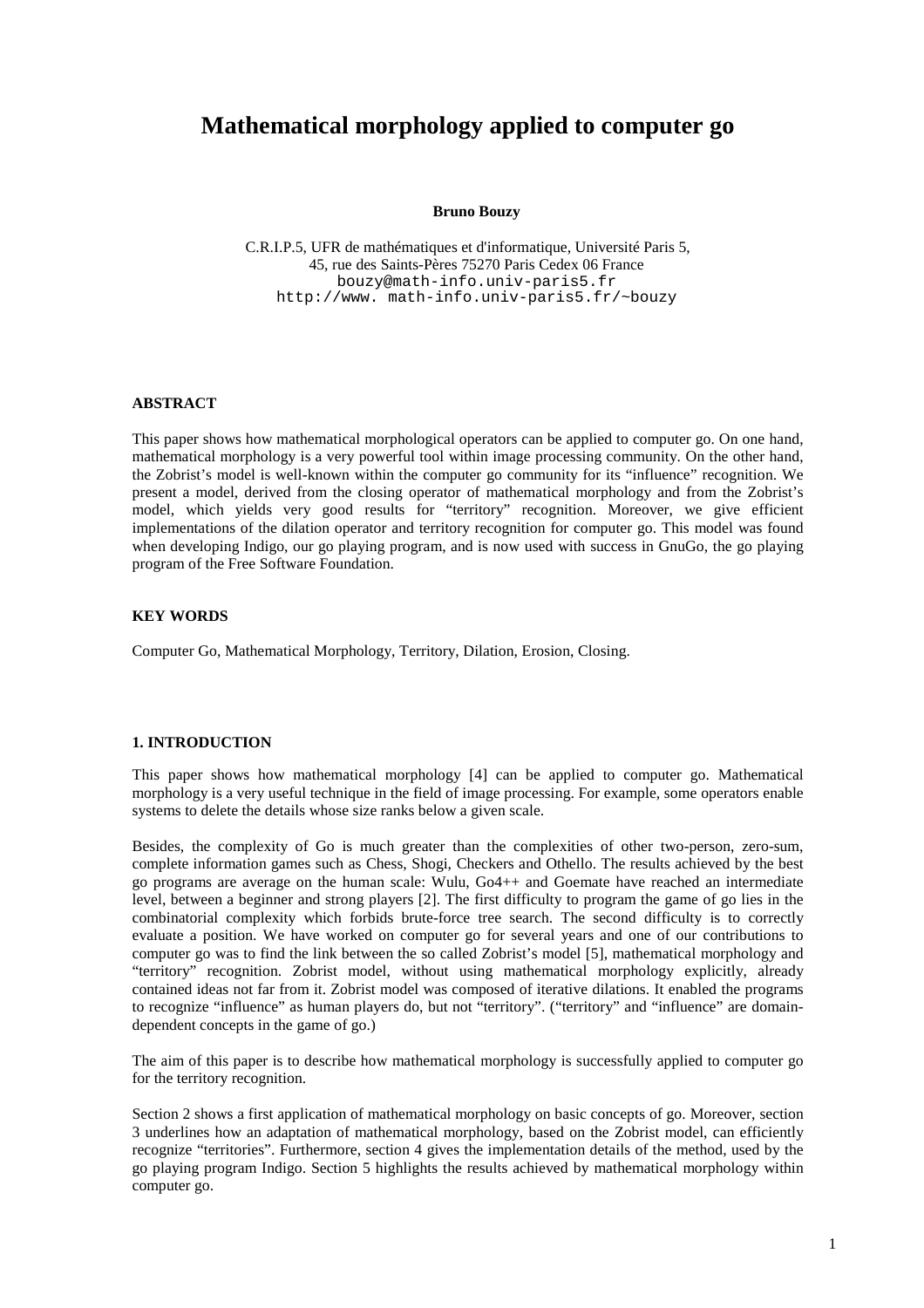## **2. FIRST APPLICATION OF MATHEMATICAL MORPHOLOGY TO COMPUTER GO**

This section goes over the basic operators of mathematical morphology and their power on basic concepts of go. Furthermore, it presents the Zobrist model.

#### **2.1. The Basic Operators Of Mathematical Morphology**

The subsection recalls the definition of the basic operators of mathematical morphology that we use in this paper for computer go: dilation, erosion, external boundary, internal boundary, closing and opening. Let A be a set of elements, dilation D(A) is the set composed of A, plus the neighboring elements of A. Erosion E(A) is composed of A, minus the elements which are neighbors of the complement of A. External boundary ExtBound(A) equals D(A)-A. Internal boundary IntBound(A) equals A-E(A). Closing set Closing(A) equals  $E(D(A))$ . Opening set Opening(A) equals  $D(E(A))$ .

# **2.2. "Liberties" And "Eyes" In Go**

The dilation operator enables programs to recognize "liberties" of "strings". Figure L1 shows a black string and white strings. Figure L2 shows the dilation operator applied to the black string. Finally, figure L3 gives the "liberties" of the given string  $(x)$  by intersecting L2 with the empty set of figure L1.



The closing operator enables programs to recognize "small eyes". Figure E1 shows the set of four black strings which build an "eye" situated on the central intersection (e). This "eye" has to be recognized. Figure E2 shows the application of the dilation operator and figure E3 the result of the application of the closing operator minus the black set of figure E1.



#### **2.3 "Clear Territories"**

"Territories" are relevant objects in go. This subsection deals with the recognition of "clear" territories. We call clear territory a territory easily recognized by go beginners. For example, figure T1 shows a set of black strings which creates a "clear territory" (t).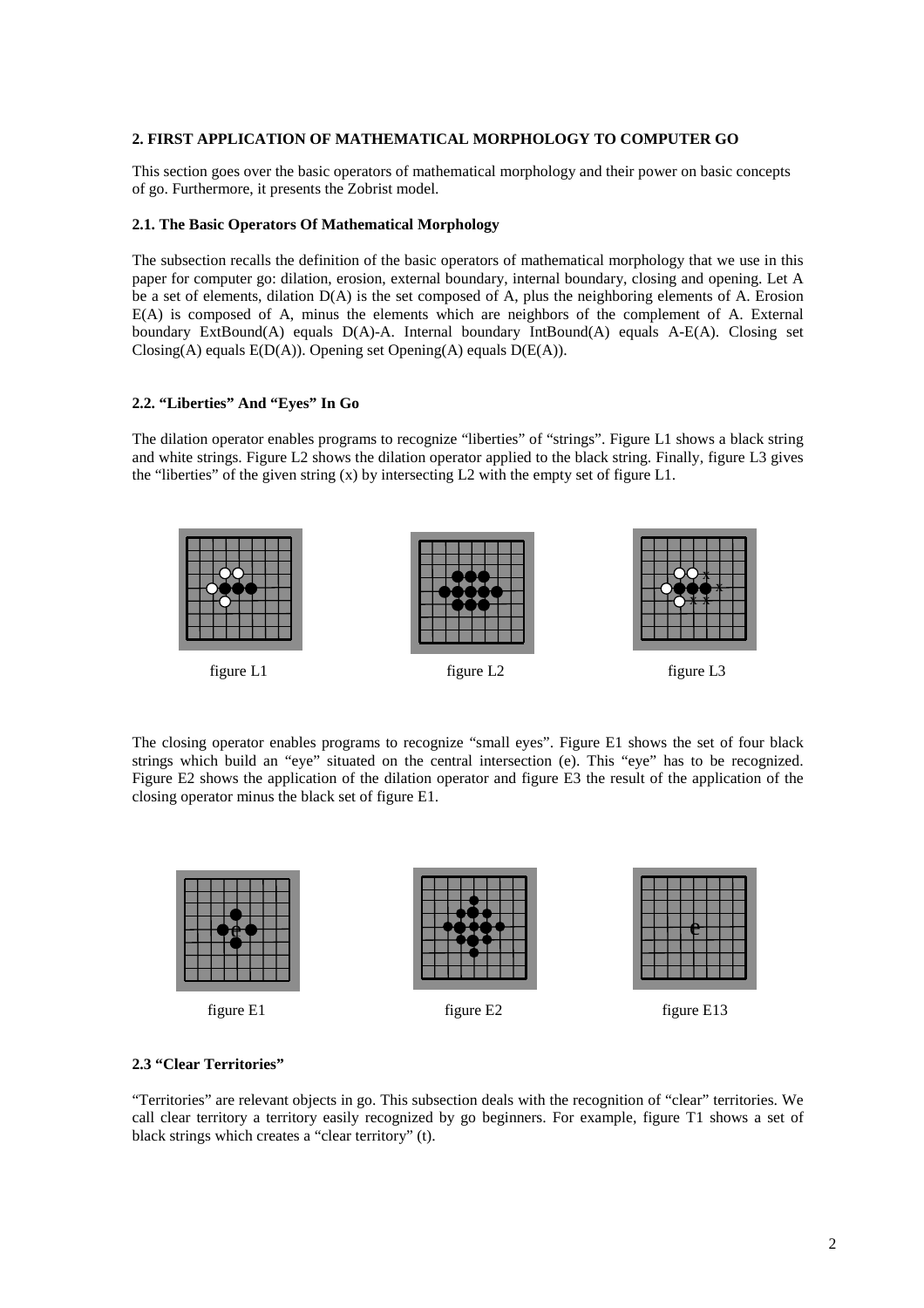



figure T1 figure T2

Figure T2 shows the result of the application of two dilations on the black set of figure T1. Figure T3 shows the result of the application of two dilations on the black set of figure T1 followed by two erosions.





Finally, figure T4 shows the territory (t) by removing the initial set. Therefore we see the relevance of defining an operator  $X(n)$  by

$$
x(n) = E^n \circ D^n
$$

x(n) is the operator which dilates n times and erases n times.

### **2.4 "Fuzzy Territories"**

Actual territories in go are not defined so clearly but more fuzzily than in the previous subsection. An actual territory is a territory which appears in actual games: the stones may not be clearly connected but loosely connected. Figure F1 shows a set of two friendly black stones which creates an interaction between them  $(i)$ .



figure F1 figure F2 figure F3



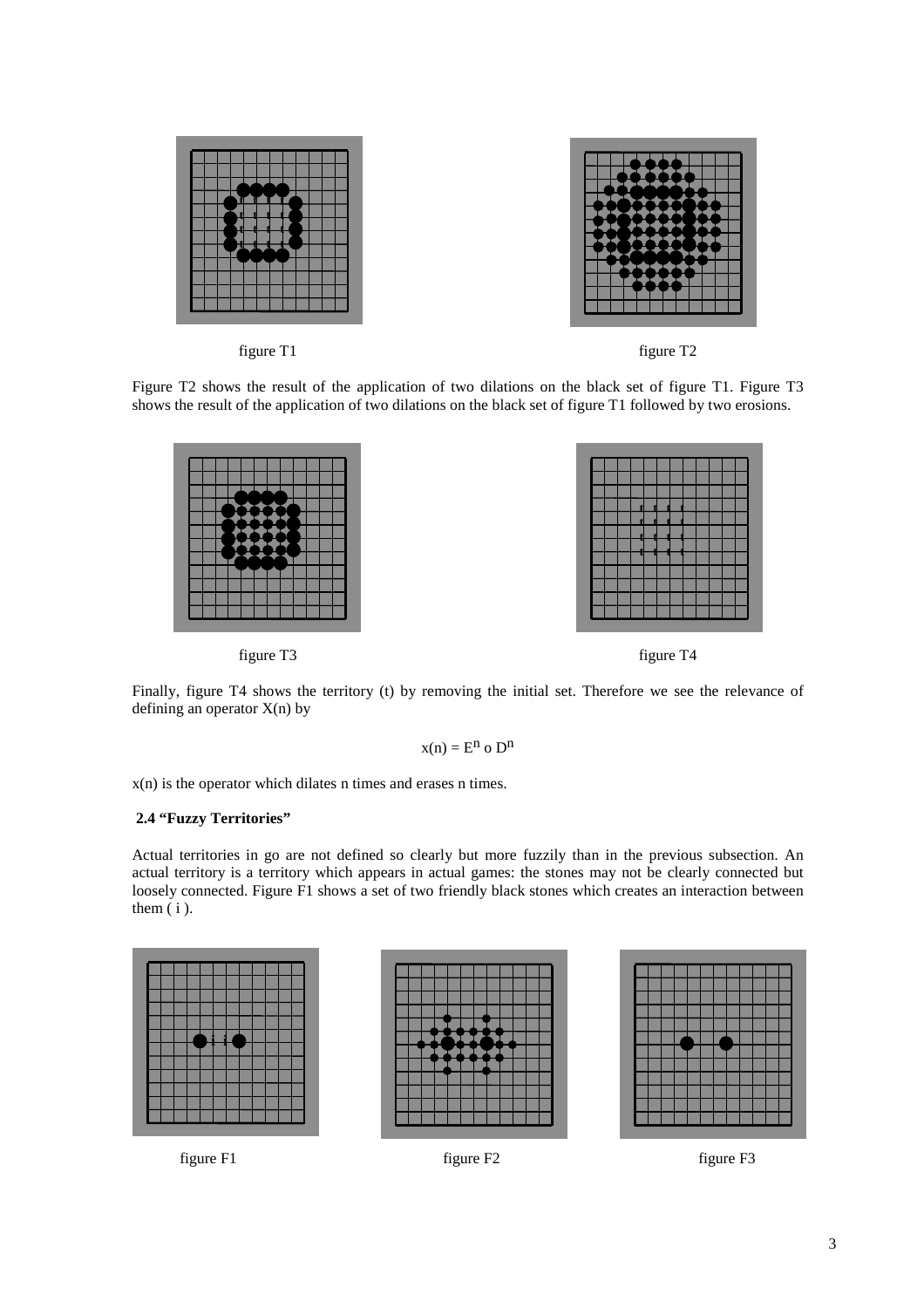Figure F2 shows the result of the application of two dilations on the black set of figure F1. Figure F3 shows the result of the application of two dilations on the black set of figure F1 followed by two erosions. *No territory is recognized* by this method and something else is needed. This will be the subject of section 3.

#### **2.5. Zobrist's Model To Recognize "Influence"**

The Zobrist model [5] starts by assigning values of +64 (resp. –64) to black (resp. white) intersections, and 0 elsewhere. Then, it performs the following process four times. Each point which is positive sends out a +1 to each of its neighbors, and each negative point sends out a –1 to each of its neighbors.

Our model is nearly similar to the the Zobrist model. The difference lies in the content of the loop repeated four times. For each non zero intersection, add to the absolute value of the intersection, the number of neighboring intersections of the same sign, provided that all the neighboring intersections are empty, or of that sign. For each zero intersection which has neighboring intersections of the same sign, the process adds the number of neighboring intersections of this sign to the absolute value of the intersection.

In this process, the reader has recognized the application of four "adapted" dilations. The dilations of the Zobrist model are adapted in taking into account the two colors, black and white. The process forbids an intersection to belong to the dilation of one color if it belongs to the dilation of the other color. The Zobrist model enables systems to recognize "influence".

Moreover, the dilations of the Zobrist model also take into account numerical values. We cannot explain such a choice when considering that "influence" recognition was the goal of the method. A non-numerical model might give a same result. We think that Zobrist inserted numerical values into his model because his initial aim was to model territories, and not influence. He approximated territories with the intersections whose values were greater than a given threshold. Unfortunately, we think this method was not adequate to model territories. Nevertheless, this model with its two refinements, the two-color refinement and the numerical refinement, inspired the creation of a better application of mathematical morphology to computer go and more specifically to territories recognition.

## **3. A BETTER ADAPTATION OF MATHEMATICAL MORPHOLOGY TO COMPUTER GO**

Given the facts that the dilation operator is useful to recognize liberties of string and that the closing operator is useful to detect potential "eyes" and "territories", we combine the idea of the Zobrist model with mathematical morphology. As we observed before, the Zobrist model corresponds to some extent to the iterative application of four "dilations" D. Therefore, we defined the "erosion" E in an analogous way.

The  $D<sub>z</sub>$  operator consists in adding to the absolute value of an intersection of one color, the number of neighboring intersections of this color, provided that all the neighboring intersections are empty, or of that color. For an empty intersection, which has neighboring intersections of the same color,  $D<sub>z</sub>$  also adds the number of neighboring intersections of this color to the absolute value of the intersection.  $D_z$  is a numerical refinement of the classical dilation operator mentioned above.

Similarly, the  $E<sub>z</sub>$  operator is new, it consists in subtracting from the absolute value of an intersection of one color, the number of neighboring intersections whose value is either zero, or whose value corresponds to the opposite color of the intersection.  $E_z$  also makes sure that the sign of the value does not change otherwise, the value becomes zero.  $E_z$  is therefore a numerical refinement of classical morphological erosion. Subsection 4.2 gives the C++ implementation of  $D<sub>z</sub>$  and  $E<sub>z</sub>$  operators.

Once these refinements are added, we use the operators  $X_z(n) = E_z^e \circ D_z^d$  where  $E_z$  is iterated 'e' times, and D<sub>z</sub>, 'd' times. To give the same result as the identity operator on positions where no "territory" is recognized, a link between 'e' and 'd' must be established. On the trivial position, with only one stone located in the middle of the board,  $X_z$  must give the same result as the identity operator. Thus  $e = d(d-1) + d$ *1*, in which 'd' is a scaling factor. The bigger 'd' is, the larger the scale of recognized territories is.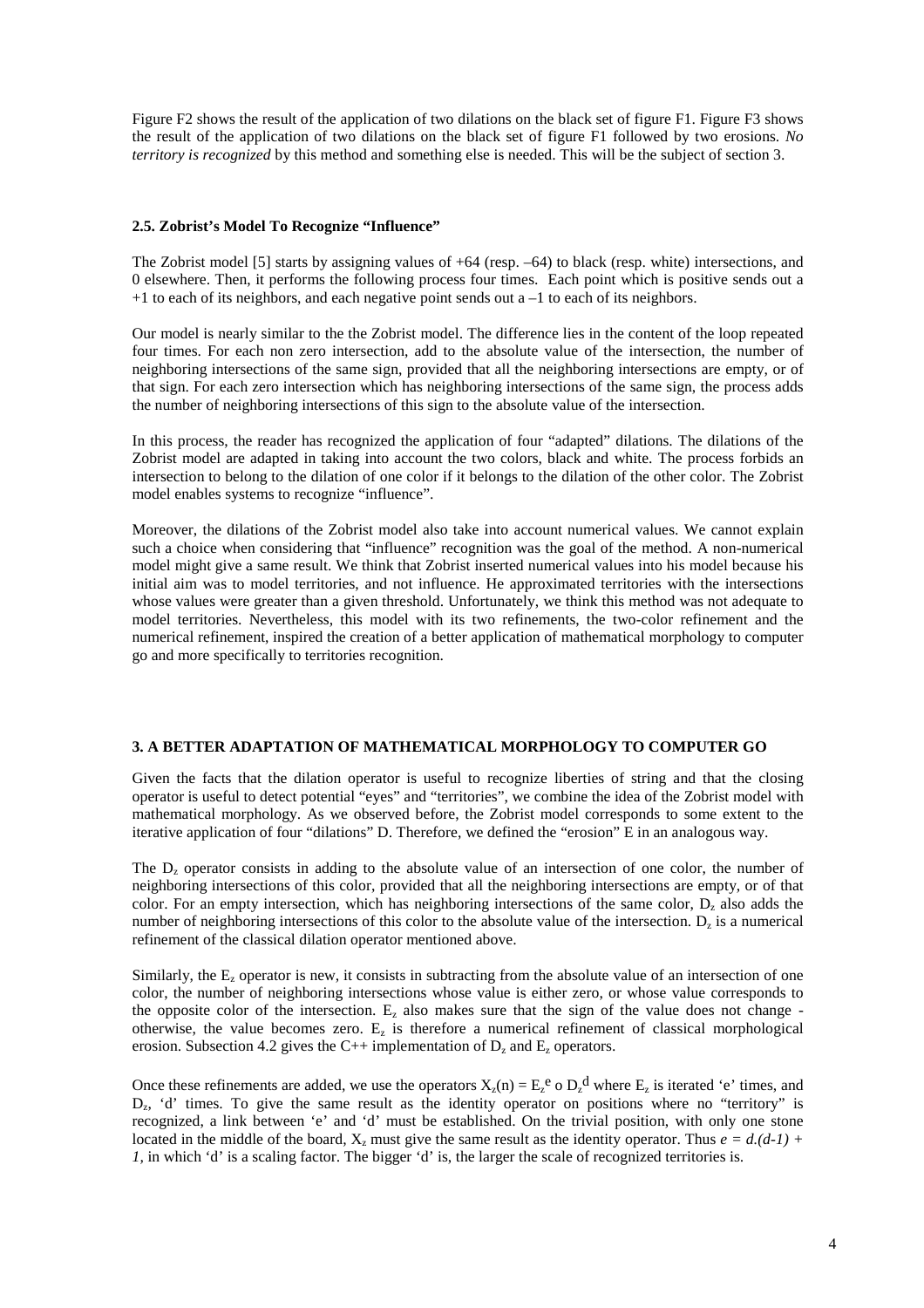Now, we can try  $X_z(3, 7)$  on the position of figure F1, in which  $x(2, 2)$  or  $x(n,n)$  gave no result at all.

| $\theta$       |                |   | 0 | $\overline{0}$ | $\overline{0}$ | $\overline{0}$ | 0        | 0 | 0              |                | 0        |
|----------------|----------------|---|---|----------------|----------------|----------------|----------|---|----------------|----------------|----------|
| $\overline{0}$ | 0              | 0 | 0 | $\overline{0}$ | 0              | 0              | 0        | 0 | 0              | 0              | $\Omega$ |
| $\overline{0}$ | $\overline{0}$ | 0 | 0 | $\overline{0}$ | $\overline{0}$ | $\overline{0}$ | 0        | 0 | 0              | $\theta$       | $\Omega$ |
| $\overline{0}$ | 0              | 0 | 0 | $\overline{0}$ | $\overline{0}$ | 0              | 0        | 0 | 0              | $\overline{0}$ | $\Omega$ |
| $\overline{0}$ | $\overline{0}$ | 0 | 0 | $\overline{0}$ | $\overline{0}$ | $\overline{0}$ | 0        | 0 | $\overline{0}$ | $\theta$       | $\theta$ |
| $\overline{0}$ | $\overline{0}$ | 0 | 0 | 64             | 0              | 0              | 64       | 0 | $\overline{0}$ | $\overline{0}$ | 0        |
| $\overline{0}$ | $\overline{0}$ | 0 | 0 | 0              | $\Omega$       | $\theta$       | $\theta$ | 0 | $\theta$       | $\theta$       | $\Omega$ |
| $\overline{0}$ | $\overline{0}$ | 0 | 0 | $\overline{0}$ | $\overline{0}$ | $\overline{0}$ | 0        | 0 | $\overline{0}$ | $\overline{0}$ | 0        |
| $\overline{0}$ | 0              | 0 | 0 | $\overline{0}$ | 0              | $\theta$       | $\theta$ | 0 | 0              | 0              | $\theta$ |
| $\overline{0}$ | 0              | 0 | 0 | $\overline{0}$ | 0              | $\overline{0}$ | 0        | 0 | 0              | 0              | $\Omega$ |
| $\overline{0}$ | 0              | 0 | 0 | 0              | 0              | 0              | 0        | 0 | 0              | 0              | $\Omega$ |

#### Figure X1

|                |          |          | 0 | $\overline{0}$ | $\overline{0}$ | 0        | 0        | 0 | $\overline{0}$ |          | 0        |
|----------------|----------|----------|---|----------------|----------------|----------|----------|---|----------------|----------|----------|
| $\theta$       | 0        | 0        | 0 | 0              | $\overline{0}$ | $\theta$ | $\theta$ | 0 | $\Omega$       | $\theta$ | $\Omega$ |
| $\overline{0}$ | 0        | $\theta$ | 0 | 1              | $\theta$       | 0        | 1        | 0 | $\overline{0}$ | $\theta$ | $\Omega$ |
| $\overline{0}$ | 0        | $\theta$ | 2 | 2              | 2              | 2        | 2        | 2 | 0              | $\theta$ | $\Omega$ |
| $\theta$       | $\theta$ | 2        | 4 | 6              | 5              | 5        | 6        | 4 | 2              | $\theta$ | $\Omega$ |
| $\overline{0}$ |          | 2        | 6 | 64             | 7              | 7        | 64       | 6 | 2              | 1        | $\Omega$ |
| $\theta$       | 0        | 2        | 4 | 6              | 5.             | 5        | 6        | 4 | 2              | $\theta$ | $\Omega$ |
| $\overline{0}$ | $\theta$ | $\theta$ | 2 | $\overline{2}$ | 2              | 2        | 2        | 2 | $\overline{0}$ | $\theta$ | $\Omega$ |
| $\theta$       | 0        | $\Omega$ | 0 | 1              | $\overline{0}$ | 0        | 1        | 0 | 0              | $\theta$ | $\Omega$ |
| $\theta$       | 0        | $\theta$ | 0 | 0              | $\theta$       | 0        | 0        | 0 | 0              | $\theta$ | 0        |
| $\overline{0}$ | 0        | 0        | 0 | 0              | 0              | 0        | 0        | 0 | $\theta$       | 0        | 0        |

#### Figure X2: after 3 dilations

| $\overline{0}$ | 0              | 0 | 0 | 0  | 0              | 0            | 0              | 0              | $\overline{0}$ | 0            | $\overline{0}$ |
|----------------|----------------|---|---|----|----------------|--------------|----------------|----------------|----------------|--------------|----------------|
| $\overline{0}$ | $\overline{0}$ | 0 | 0 | 0  | $\overline{0}$ | 0            | 0              | 0              | $\theta$       | 0            | $\Omega$       |
| 0              | $\overline{0}$ | 0 | 0 | 0  | 0              | $\mathbf{0}$ | $\overline{0}$ | $\overline{0}$ | $\overline{0}$ | 0            | $\overline{0}$ |
| 0              | $\overline{0}$ | 0 | 0 | 0  | 0              | $\mathbf{0}$ | $\theta$       | $\theta$       | $\Omega$       | 0            | $\overline{0}$ |
| 0              | 0              | 0 | 0 | 0  | $\overline{0}$ | 0            | $\overline{0}$ | $\overline{0}$ | $\overline{0}$ | 0            | $\overline{0}$ |
| 0              | $\overline{0}$ | 0 | 0 | 60 | 7              | 7            | 60             | $\theta$       | 0              | $\mathbf{0}$ | $\overline{0}$ |
| 0              | $\overline{0}$ | 0 | 0 | 0  | $\overline{0}$ | $\mathbf{0}$ | $\theta$       | 0              | 0              | 0            | $\overline{0}$ |
| 0              | $\overline{0}$ | 0 | 0 | 0  | $\overline{0}$ | $\mathbf{0}$ | $\theta$       | 0              | $\overline{0}$ | 0            | 0              |
| 0              | $\theta$       | 0 | 0 | 0  | 0              | $\mathbf{0}$ | $\overline{0}$ | $\Omega$       | $\Omega$       | $\theta$     | $\Omega$       |
| $\overline{0}$ | 0              | 0 | 0 | 0  | $\overline{0}$ | 0            | $\overline{0}$ | 0              | $\overline{0}$ | 0            | 0              |
| $\overline{0}$ | 0              | 0 | 0 | 0  | $\overline{0}$ | 0            | 0              | 0              | $\theta$       | 0            | $\overline{0}$ |

Figure X3: after 3 dilations and 7 erosions

Therefore this example shows that the refined operator  $X<sub>z</sub>$  enables programs to recognize "something" (7) between the two stones (64). We call this "something" a territory and we inserted this knowledge into our playing program Indigo and it gave good results. The playing program Indigo uses operators  $X_7(13,4)$  or  $X_{z}(21,5)$  according to the phase of the game.

#### **4. IMPLEMENTATION**

This section deals with the efficient implementation of the dilation operator (subsection 4.1) and the implementation of the numerical adaptations of our model (subsection 4.2). These implementations are parts of our go playing program Indigo.

#### **4.1. An Efficient Implementation Of The Dilation Operator**

Go playing programs need fast implementations of their morphological and logical operators. The dilation operation and the logical 'or' operation are very often called and must be optimized. Indigo spends 20% of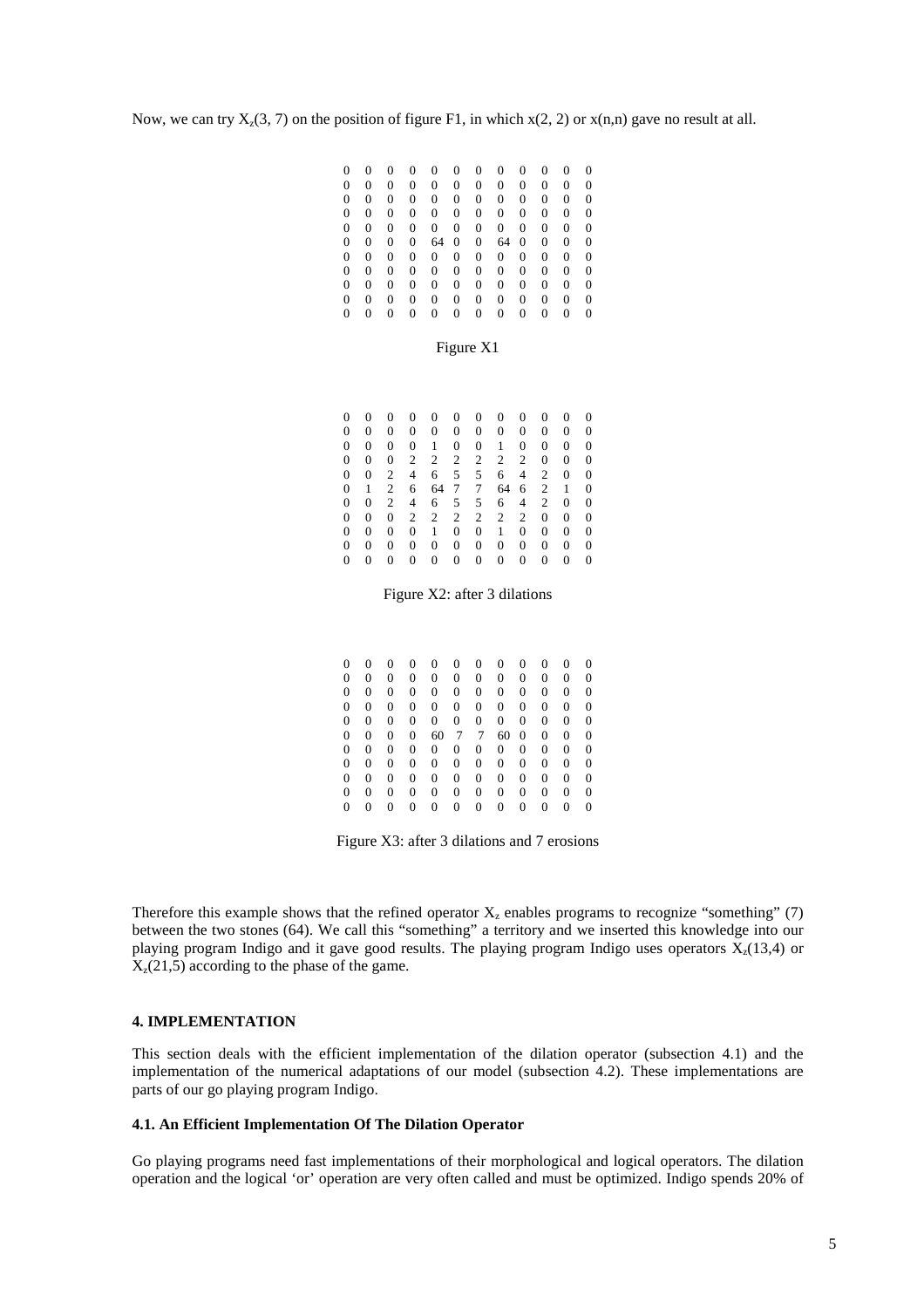its time computing these operations. This subsection gives the C++ source code of this implementation. SI is the class modeling the sets of intersections. An SI object contains 19 integers 'line[i]' ( $0 \le i \le 19$ ), whose first 19 bits correspond to the 19 intersections of a line of the board. Therefore, in this representation, the logical 'or' of two sets is quickly computed thanks to the | operator applied on the 19 integers. This representation does enable Indigo to use the shift operators, >> and <<, combined with the copy operator to model the dilation. 'mask' equals  $2^{19}$ . The  $\gg$  and  $\ll$  operators are clever tools to increase the speed of the dilation operator.

```
#define t 19
class SI
{
 int line[t];
  …
  void logical_or(SI *);
 void dilation(SI *);
};
void SI::logical_or(SI * SI)
{
  for(int i=0; i<t; i++) SI->line[i] |= line[i];
}
void SI::dilation(SI * q)
{
  int here, left, right, up, down;
  if (here=line[0]) {
    q->line[0] |= here;
   right = here >> 1; right \& = mask;
    q->line[0] | = right;
   left = here<<1; left &= mask;
   q->line[0] |= left;
  }
  if (down=line[1]) q->line[0] |= down;for (int J=1; J<t-1; J++) {
    if (up=line[J-1]) q->line[J] |= up;if (here=line[J]) {
      q->line[J] | = here;
      right = here >>1; right &= mask;
      q->line[J] |= right;left = here<<1; left \& = mask;
      q->line[J] |= left;
    }
    if (down=line[J+1]) q->line[J] |= dom;}
  if (up=line[t-2]) q->line[t-1] = up;if (here=line[t-1]) {
    q->line[t-1] | = here;
   right = here >>1; right &= mask;
    q->line[t-1] |= right;
   left = heress1; left & = mask;
    q->line[t-1] | = left;
 }
}
```
Other optimizations can be performed on this code, particularly using pointers instead of indexes for browsing the 'line' arrays, and deleting local variables such as 'left', 'right', 'up' and 'down', but we did not perform them here to keep the readability of the algorithm.

#### **4.2.** An Implementation Of  $D_z$  and  $E_z$

The adaptations of dilations  $D_z$  and erosions  $E_z$  presented before are more difficult to compute quickly because they include numerical computations. Nevertheless, this subsection shows the C++ source code of Indigo which computes these "dilations" and "erosions". 'Potential' is the name given to the  $C_{++}$  class which contains the implementation. It is mainly made up of two arrays, 'nature' and 'intensity'. The former indicates the color (the nature) of the intersection while the latter refers to the value of the intersection. Each of these two arrays has its own copy 'buffer nature' and 'buffer intensity' which are copied after each dilation or erosion. 't2' corresponds the size of the arrays. For speed considerations, the arrays are one-dimensional and not two-dimensional. 'memcpy' is used to copy the 'nature' array into the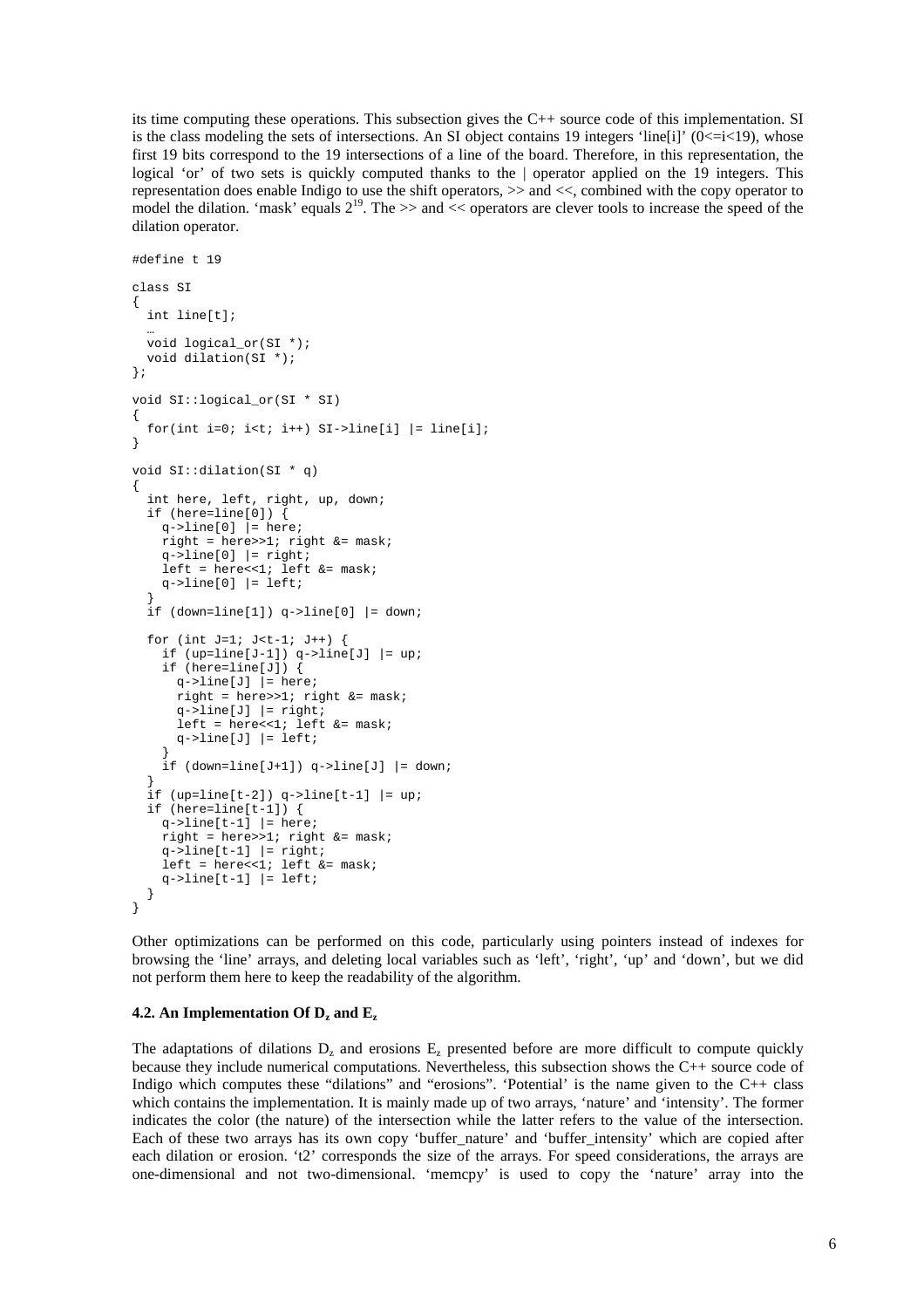'buffer\_nature' array and the 'intensity' array into the 'buffer\_intensity' after each pass of the algorithm. IDX\_VOISIN(r, idx, idxv) is an inline function which sets idxv to the rth neighbor of idx. We do not give its contents for reasons of clarity.

```
#define t2 361
class Potential { public:
  static int buffer_nature [t2];
  static int buffer_intensity[t2];
 static int nature [t2];
 static int intensity [t2];
 static void copy();
  static void dilate_z();
 static void dilate_z_element(int);
  static void erase_z();
 static void erase_z_element(int);
};
int Potential::buffer_nature[t2];
int Potential::buffer_intensity[t2];
int Potential::nature[t2];
int Potential::intensity[t2];
// the algorithm with d dilations and e erosions.
{
 for (int i=1; i <= d; i ++) dilate_z();
  for (int i=1; i<=e; i++) erase_z();
}
void Potential::copy()
{
 memcpy(buffer_nature, nature, 4*t2);
 memcpy(buffer_intensity, intensity, 4*t2);
}
void Potential::dilate_z()
{
  copy();
 for (int idx=0; idx<t2; idx++) dilate_z_element(idx);
}
void Potential::dilate_z_element(int idx)
{
  int ma_nature = buffer_nature[idx];
  for (int r=1; r <= 4; r ++) {
   int idxv;
   IDX_VOISIN(r, idx, idxv);
   if ( (idxv!=-1) &&
        (buffer_nature[idxv]) &&
        (buffer_nature[idxv] != ma_nature) ) {
      if (ma_nature) return;
      else ma_nature = buffer_nature[idxv];
   }
  }
  if (!ma_nature) return;
 natural = max name;
  for (int r=1; r <= 4; r ++) {
   int idxv;
   IDX_VOISIN(r, idx, idxv);
   if ((idxv!=-1) && (buffer_nature[idxv] == ma_nature))
      intensity[idx] = 1 + intensity[idx];
  }
}
void Potential::erase_z()
{
  copy();
 for (int idx=0; idx<t2; idx++) erase_z_element(idx);
}
void Potential::erase_z_element(int idx)
{
  int ma_nature = buffer_nature[idx];
  if (ma_nature == 0) return;
 for (int r=1; r <= 4; r ++) {
```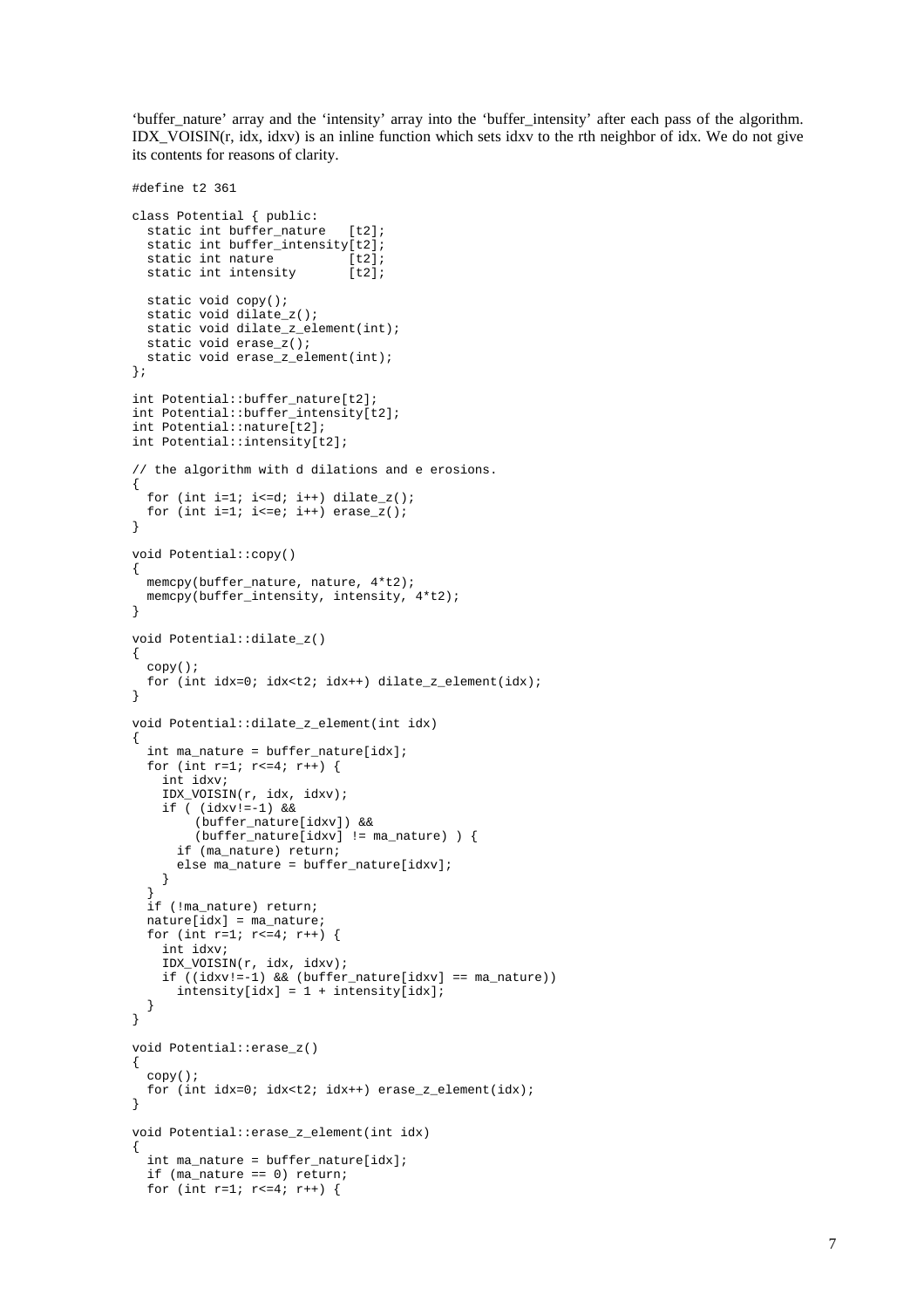```
int idxv;
    IDX_VOISIN(r, idx, idxv);
   if ( (idxv == -1) ||
        (buffer_nature[idxv] == ma_nature) ) ;
   else intensity[idx] -= 1;
    if ((idx!=-1) && (intensity_idx]=0) \{naturalidx] = 0;
     break;
   }
 }
}
```
# **5. RESULTS**

The results of the model can be assessed in two ways. First they can be assessed qualitatively by comparing the territories recognized by the model and those found by human players on test positions. Second, it can be assessed indirectly by observing the result of the programs in which it has been incorporated. This second assessment is more difficult to perform because territory recognition is not the unique feature of go playing programs. Nevertheless, it is an assessment proving the evidence that the model is effective in practice and not only in theory.

## **5.1. Qualitative Assessment Of Territory Recognition**

The result of  $X_1(d, d(d-1)+1)$  operators with  $d = 4$  or 5 is very good. It recognizes territory almost correctly on all go positions. This algorithm is very robust and never yields bad results. The territories recognized by this model corresponds to the territories identified by human players. Figure Position illustrates an example position on which we applied operators  $X_{7}(4, 13)$  (see Figure Out).



Figure Position Figure Out



#### **5.2. Results In International Computer Go Competitions**

The model explained in this paper belongs to the evaluation function of the Indigo program [1], and has been integrated into the GnuGo program [3], the go playing program of the Free Software Foundation. Indigo and GnuGo are ranked in the 9x9 and 19x19 computer go ladders on the Internet (http://www.cgl.ucsf.edu/go/ladder.html). Since 1998, Indigo attended the Ing cup twice (10<sup>th</sup> out of 17 in 1998 and  $13<sup>th</sup>$  out of 16 in 1999), Mind Sport Olympiad once ( $5<sup>th</sup>$  out of 6 in 2000) and  $21<sup>st</sup>$  Century Cup once  $(10<sup>th</sup>$  out of 14 in 2002). These results confirm the practical usefulness of the territory recognition model, based on mathematical morphology, in computer go.